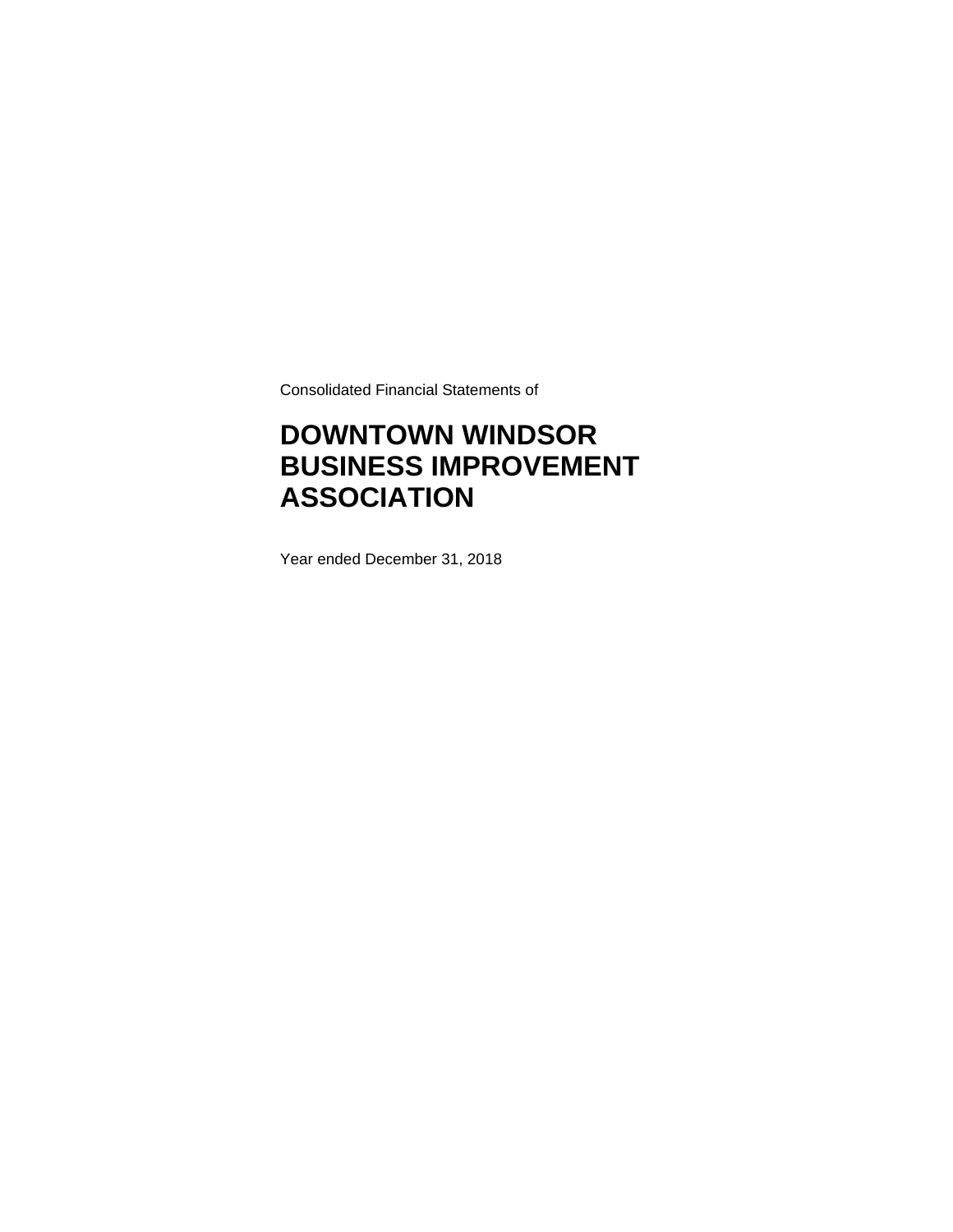

KPMG LLP 618 Greenwood Centre 3200 Deziel Drive Windsor ON N8W 5K8 Canada Telephone (519) 251-3500 Fax (519) 251-3530

## **INDEPENDENT AUDITORS' REPORT**

To the Board Members, Members of Council, Inhabitants and Ratepayers of the Corporation of the City of Windsor

#### *Opinion*

We have audited the accompanying consolidated financial statements of Downtown Windsor Business Improvement Association (the Entity) which comprise of:

- the consolidated statement of financial position as at December 31, 2018
- the consolidated statement of operations and accumulated surplus for the year then ended
- the consolidated statement of changes in net financial assets for the year then ended
- the consolidated statement of cash flows for the year then ended
- and notes to the consolidated financial statements, including a summary of significant accounting policies

(Hereinafter referred to as the ''financial statements'').

In our opinion, the accompanying consolidated financial statements present fairly, in all material respects, the financial position of the Entity as at December 31, 2018, and its consolidated results of operations and accumulated surplus and its consolidated changes in net financial assets and its consolidated cash flows for the year then ended in accordance with Canadian public sector accounting standards.

#### *Basis for Opinion*

We conducted our audit in accordance with Canadian generally accepted auditing standards. Our responsibilities under those standards are further described in the *''Auditors' Responsibilities for the Audit of the Financial Statements''* section of our auditors' report.

We are independent of the Entity in accordance with the ethical requirements that are relevant to our audit of the financial statements in Canada and we have fulfilled our other ethical responsibilities in accordance with these requirements.

We believe that the audit evidence we have obtained is sufficient and appropriate to provide a basis for our opinion.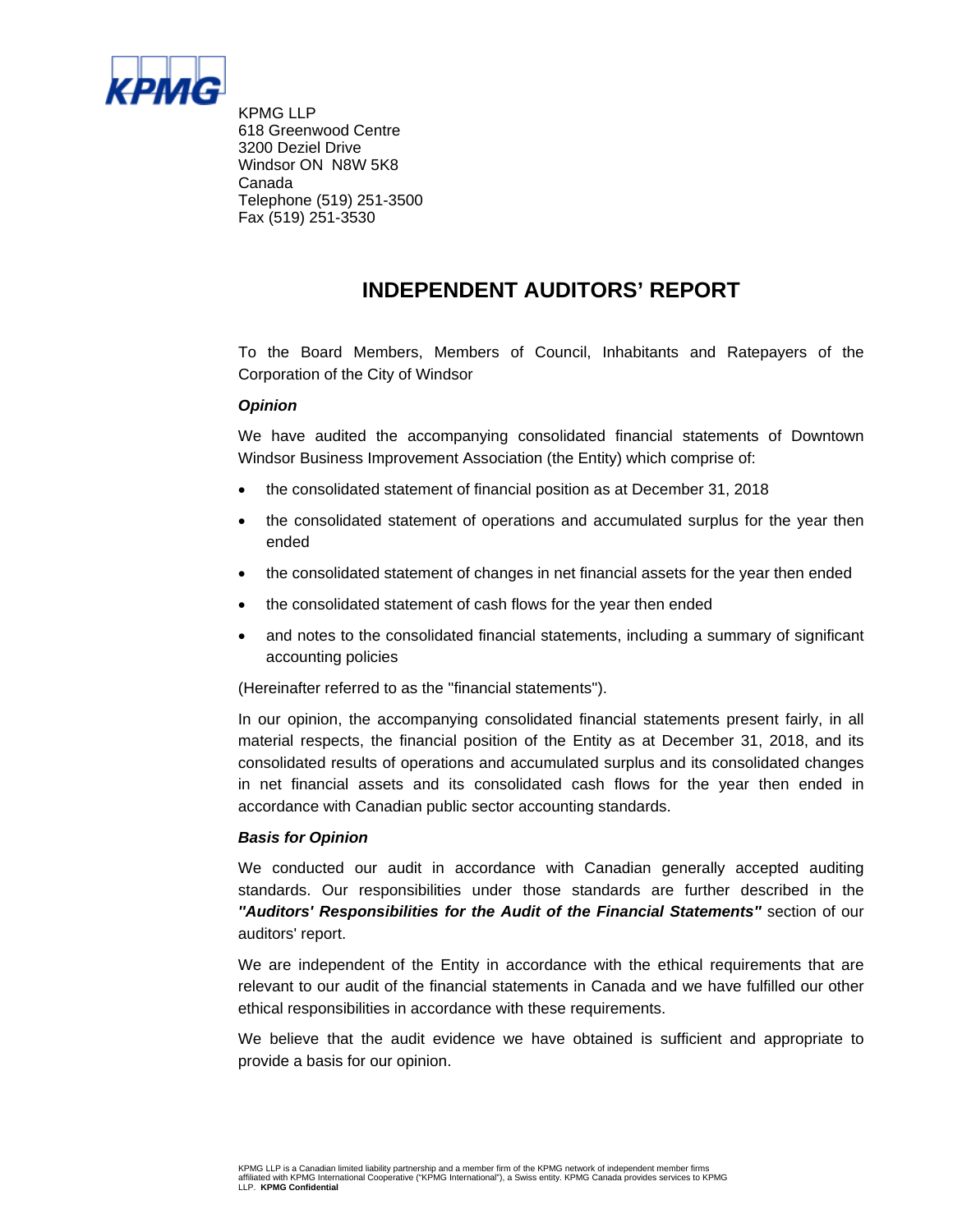

#### *Responsibilities of Management for the Financial Statements*

Management is responsible for the preparation and fair presentation of the financial statements in accordance with Canadian public sector accounting standards, and for such internal control as management determines is necessary to enable the preparation of financial statements that are free from material misstatement, whether due to fraud or error.

In preparing the financial statements, management is responsible for assessing the Entity's ability to continue as a going concern, disclosing, as applicable, matters related to going concern and using the going concern basis of accounting unless management either intends to liquidate the Entity or to cease operations, or has no realistic alternative but to do so.

### *Auditors' Responsibilities for the Audit of the Financial Statements*

Our objectives are to obtain reasonable assurance about whether the financial statements as a whole are free from material misstatement, whether due to fraud or error, and to issue an auditors' report that includes our opinion.

Reasonable assurance is a high level of assurance, but is not a guarantee that an audit conducted in accordance with Canadian generally accepted auditing standards will always detect a material misstatement when it exists.

Misstatements can arise from fraud or error and are considered material if, individually or in the aggregate, they could reasonably be expected to influence the economic decisions of users taken on the basis of the financial statements.

As part of an audit in accordance with Canadian generally accepted auditing standards, we exercise professional judgment and maintain professional skepticism throughout the audit.

We also:

• Identify and assess the risks of material misstatement of the financial statements, whether due to fraud or error, design and perform audit procedures responsive to those risks, and obtain audit evidence that is sufficient and appropriate to provide a basis for our opinion.

The risk of not detecting a material misstatement resulting from fraud is higher than for one resulting from error, as fraud may involve collusion, forgery, intentional omissions, misrepresentations, or the override of internal control.

- Obtain an understanding of internal control relevant to the audit in order to design audit procedures that are appropriate in the circumstances, but not for the purpose of expressing an opinion on the effectiveness of the Entity's internal control.
- Evaluate the appropriateness of accounting policies used and the reasonableness of accounting estimates and related disclosures made by management.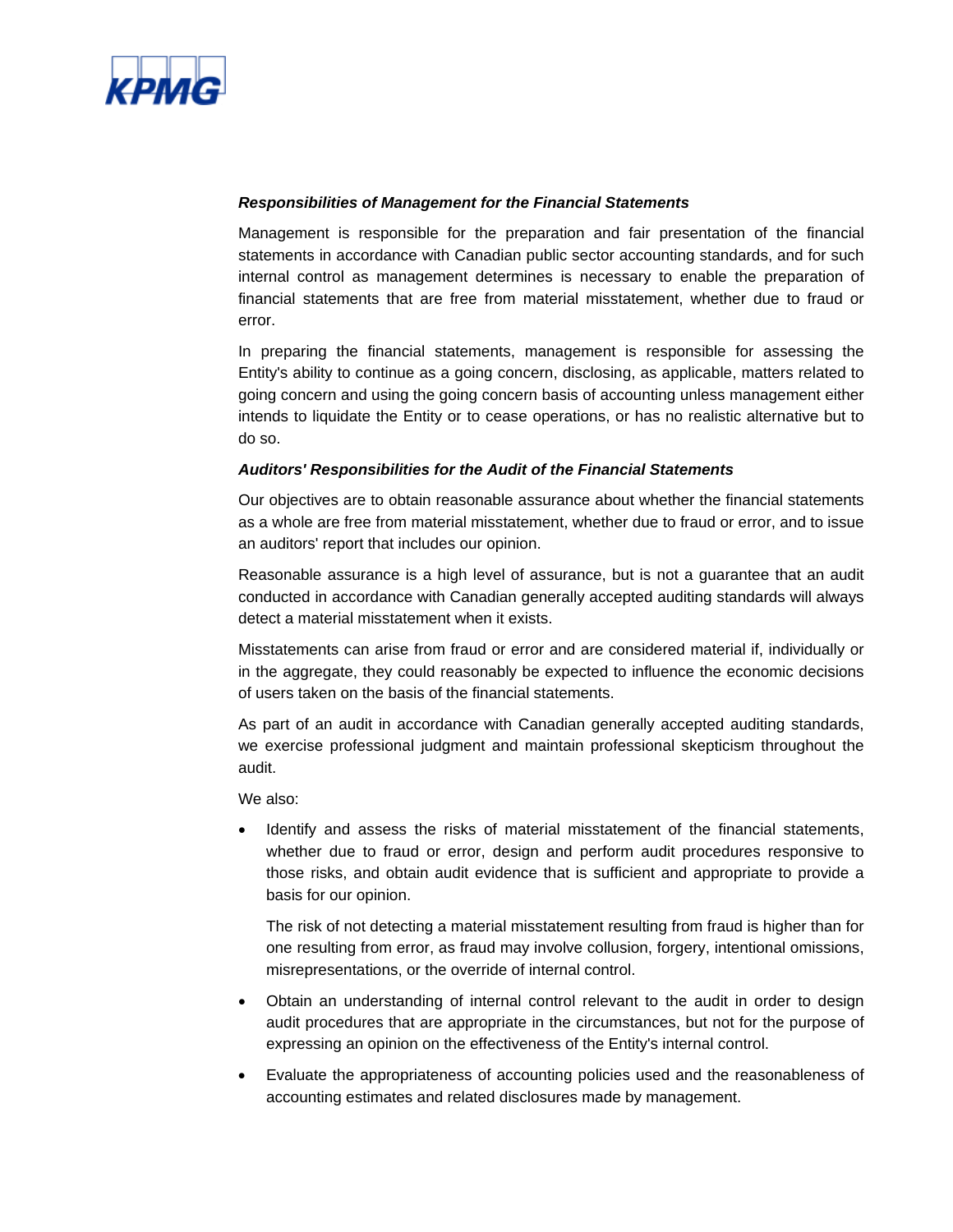

- Conclude on the appropriateness of management's use of the going concern basis of accounting and, based on the audit evidence obtained, whether a material uncertainty exists related to events or conditions that may cast significant doubt on the Entity's ability to continue as a going concern. If we conclude that a material uncertainty exists, we are required to draw attention in our auditors' report to the related disclosures in the financial statements or, if such disclosures are inadequate, to modify our opinion. Our conclusions are based on the audit evidence obtained up to the date of our auditors' report. However, future events or conditions may cause the Entity to cease to continue as a going concern.
- Evaluate the overall presentation, structure and content of the financial statements, including the disclosures, and whether the financial statements represent the underlying transactions and events in a manner that achieves fair presentation
- Communicate with those charged with governance regarding, among other matters, the planned scope and timing of the audit and significant audit findings, including any significant deficiencies in internal control that we identify during our audit.

 $KPMG$  11P

Chartered Professional Accountants, Licensed Public Accountants

Windsor, Canada May 29, 2019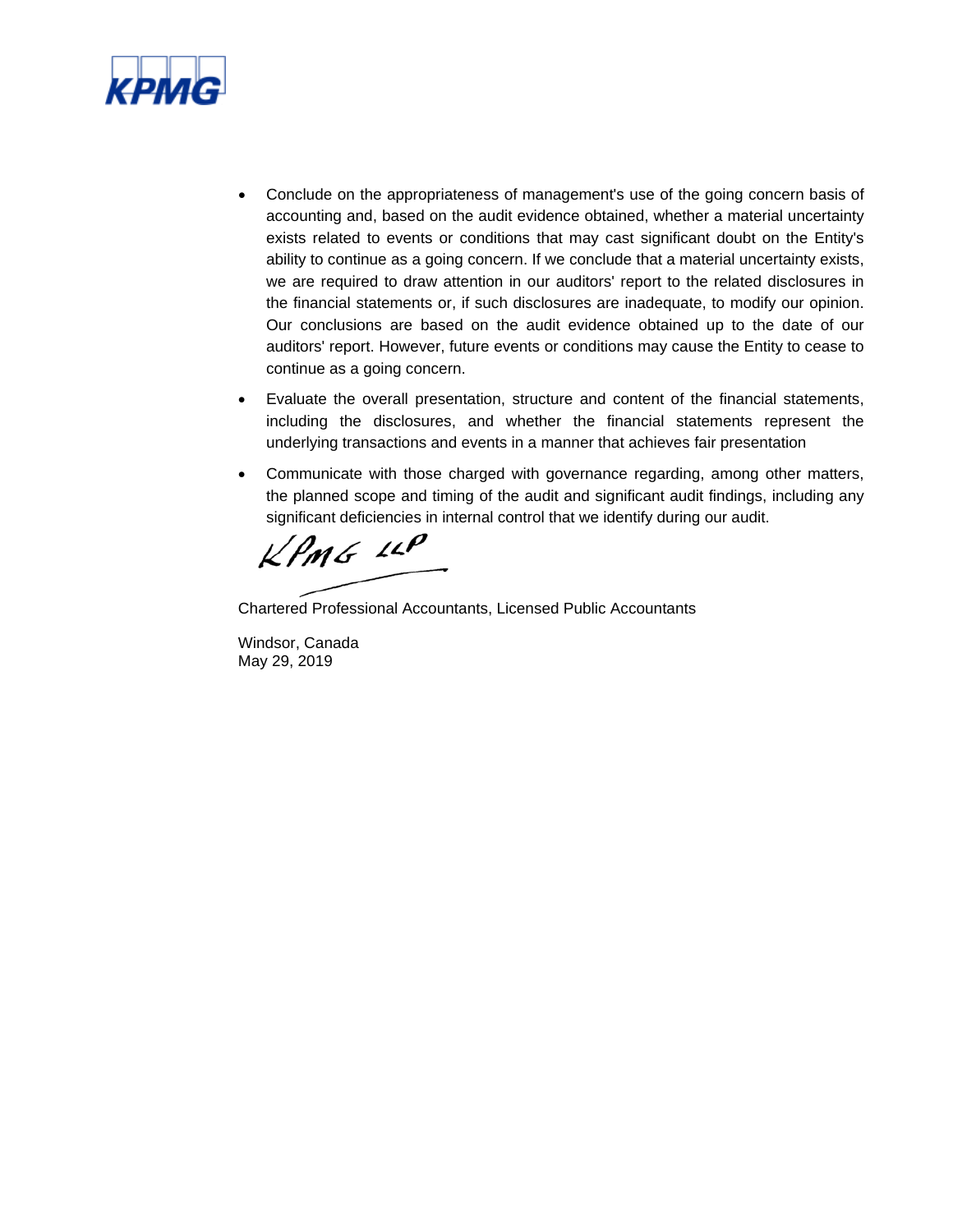Consolidated Statement of Financial Position

December 31, 2018, with comparative information for 2017

|                                          | 2018          | 2017          |
|------------------------------------------|---------------|---------------|
| <b>Financial assets:</b>                 |               |               |
| Cash and cash equivalents                | \$<br>134,765 | \$<br>235,141 |
| Accounts receivable                      | 26,185        | 49,625        |
| Due from City of Windsor                 | 13,601        | 26,900        |
|                                          | 174,551       | 311,666       |
| <b>Financial liabilities:</b>            |               |               |
| Accounts payable and accrued liabilities | 33,583        | 56,851        |
| Long-term debt (note 3)                  | 42,238        | 84,475        |
|                                          | 75,821        | 141,326       |
| Net financial assets                     | 98,730        | 170,340       |
| <b>Non-financial assets:</b>             |               |               |
| Tangible capital assets (note 2)         | 29,853        | 27,819        |
| Prepaid expenses                         | 10,567        | 10,567        |
|                                          | 40,420        | 38,386        |
| Commitments (note 5)                     |               |               |
| Accumulated surplus (note 4)             | \$<br>139,150 | \$<br>208,726 |

See accompanying notes to consolidated financial statements.

On behalf of the Board:

\_\_\_\_\_\_\_\_\_\_\_\_\_\_\_\_\_\_\_\_\_\_\_\_\_\_\_\_\_\_\_\_ Director

\_\_\_\_\_\_\_\_\_\_\_\_\_\_\_\_\_\_\_\_\_\_\_\_\_\_\_\_\_\_\_\_ Director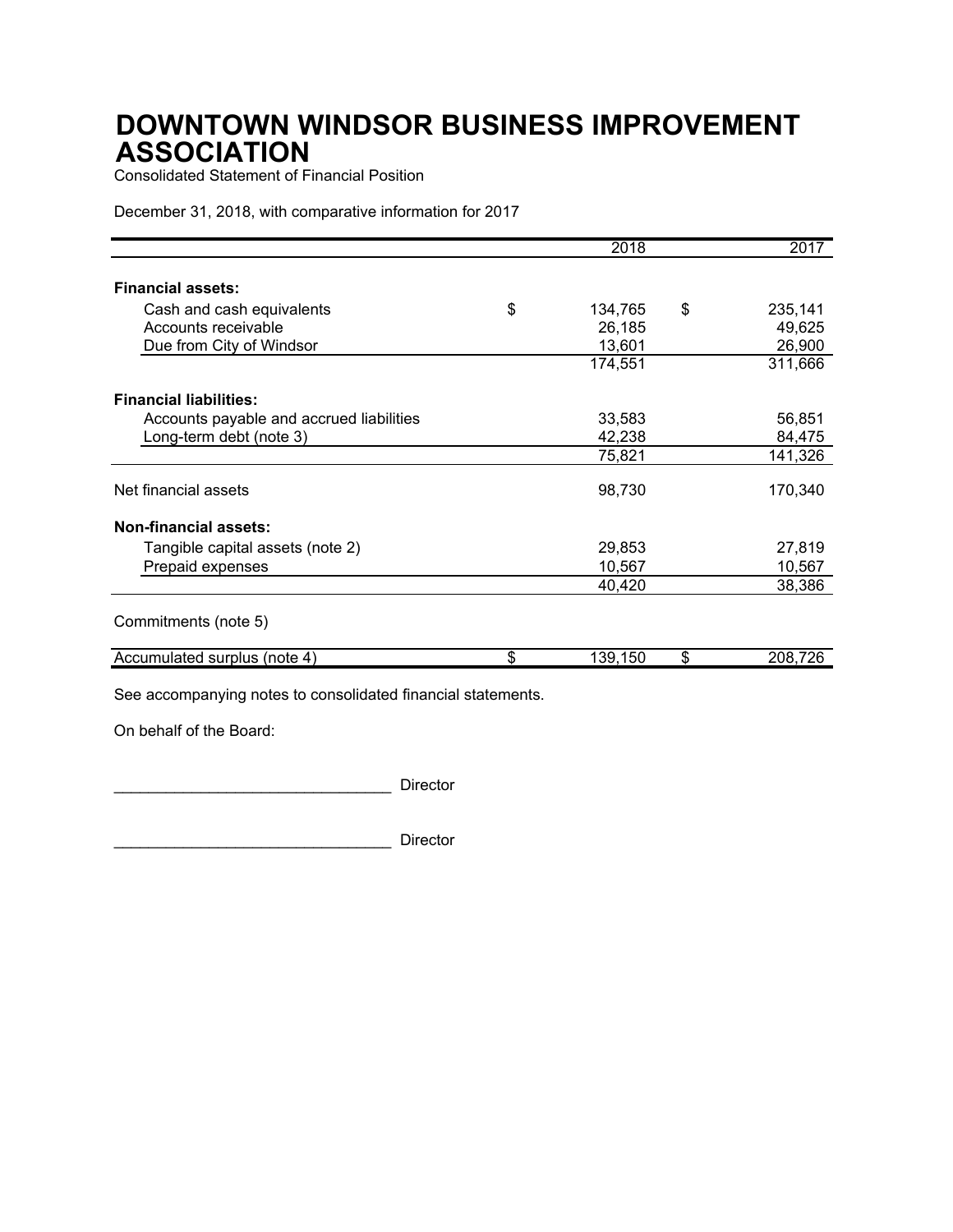Consolidated Statement of Operations and Accumulated Surplus

Year ended December 31, 2018, with comparative information for 2017

|                                        | 2018 Budget     | 2018 Actual     | 2017 Actual     |
|----------------------------------------|-----------------|-----------------|-----------------|
| Revenue:                               |                 |                 |                 |
| City of Windsor levy                   | \$<br>564,900   | \$<br>548,066   | \$<br>521,086   |
| Interest<br><b>Miscellaneous</b>       | 1,000<br>15,000 | 1,040<br>41,941 | 2,174<br>57,837 |
|                                        | 580,900         | 591,047         | 581,097         |
| Expenses:                              |                 |                 |                 |
| Administrative (schedule)              | 218,585         | 260,724         | 235,698         |
| Communications                         | 39,250          | 18,391          | 19,626          |
| Marketing and events                   | 156,250         | 182,092         | 118,696         |
| Infrastructure                         | 45,500          | 69,360          | 39,953          |
| Facade grant program                   | 29,000          | 12,617          | 5,363           |
| Development                            | 50,000          | 58,564          | 39,413          |
| Clean and safe                         | 42,238          | 58,875          | 47,892          |
|                                        | 580,823         | 660,623         | 506,641         |
| Annual surplus (deficit)               | 77              | (69, 576)       | 74,456          |
| Accumulated surplus, beginning of year | 208,726         | 208,726         | 134,270         |
| Accumulated surplus, end of year       | \$<br>208,803   | \$<br>139,150   | \$<br>208,726   |

See accompanying notes to consolidated financial statements.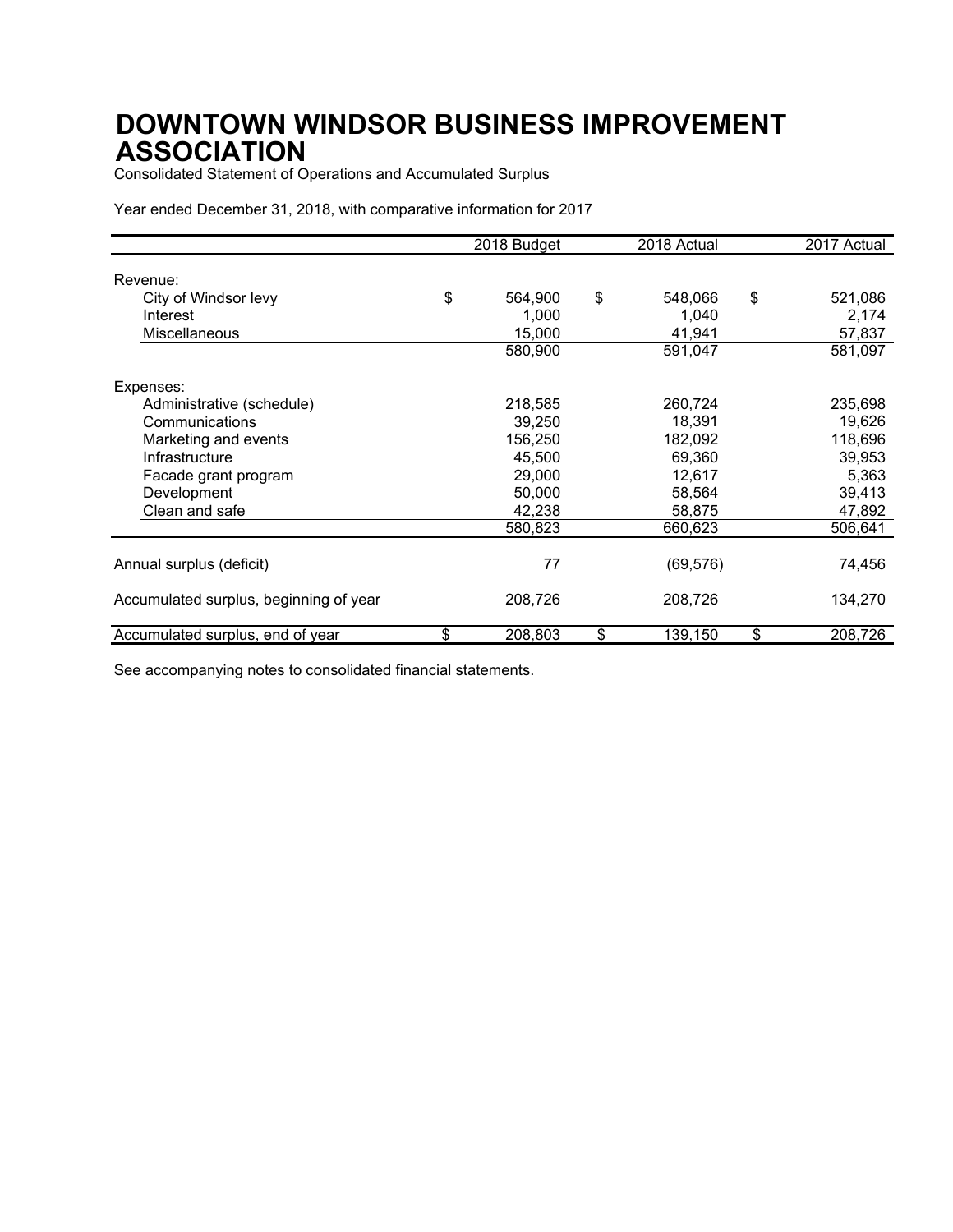Consolidated Statement of Changes in Net Financial Assets

Year ended December 31, 2018, with comparative information for 2017

|                                                                                                                                                                                                           | 2018             | 2017                                             |
|-----------------------------------------------------------------------------------------------------------------------------------------------------------------------------------------------------------|------------------|--------------------------------------------------|
| Annual surplus (deficit)                                                                                                                                                                                  | \$<br>(69, 576)  | \$<br>74,456                                     |
| Acquisition of tangible capital assets<br>Loss on disposition of tangible capital assets<br>Amortization of tangible capital assets<br>Disposition of prepaid expenses<br>Acquisition of prepaid expenses | (5,992)<br>3,958 | (28,028)<br>2,174<br>1,069<br>10,567<br>(10,567) |
| Change in net financial assets                                                                                                                                                                            | (71, 610)        | 49,671                                           |
| Net financial assets, beginning of year                                                                                                                                                                   | 170,340          | 120,669                                          |
| Net financial assets, end of year                                                                                                                                                                         | 98,730           | 170.340                                          |

See accompanying notes to consolidated financial statements.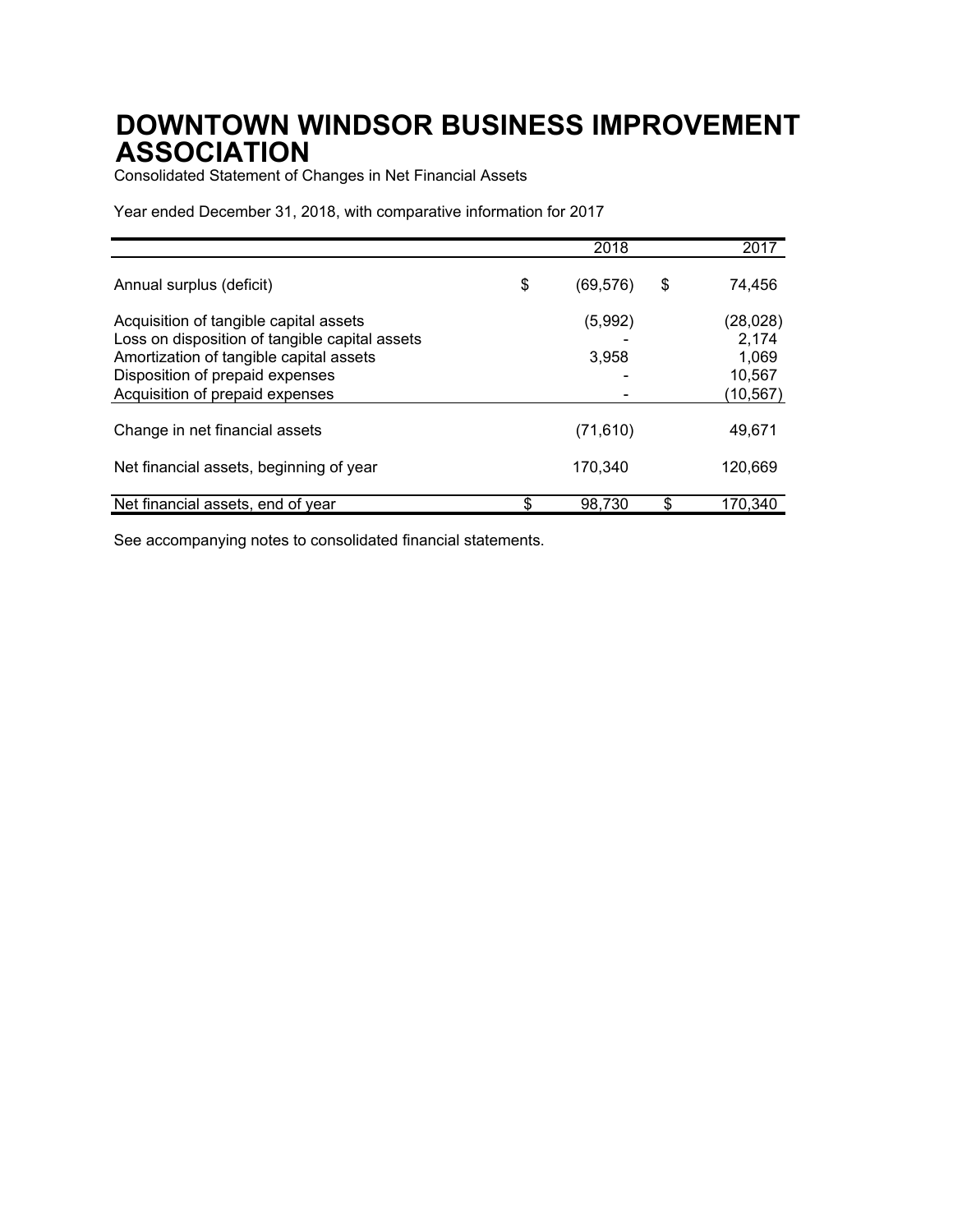Consolidated Statement of Cash Flows

Year ended December 31, 2018, with comparative information for 2017

|                                                                  | 2018            | 2017          |
|------------------------------------------------------------------|-----------------|---------------|
| Cash provided by (used in):                                      |                 |               |
| Operations:                                                      |                 |               |
| Annual surplus (deficit)                                         | \$<br>(69, 576) | \$<br>74,456  |
| Amortization of tangible capital assets                          | 3,958           | 1,069         |
| Decrease (increase) in accounts receivable                       | 23,440          | (32, 688)     |
| Decrease in due from City of Windsor                             | 13,299          | 7,124         |
| Increase (decrease) in accounts payable and accrued liabilities  | (23, 268)       | 42,413        |
|                                                                  | (52, 147)       | 92,374        |
| Financing:                                                       |                 |               |
| Repayment of long-term liability relating to property tax appeal | (16, 892)       | (16, 892)     |
| Repayment of long-term debt relating to street scaping           | (25, 345)       | (25, 346)     |
|                                                                  | (42, 237)       | (42, 238)     |
| Investing:                                                       |                 |               |
| Loss on disposal tangible capital assets                         |                 | 2,174         |
| Acquisition of tangible capital assets                           | (5,992)         | (28, 028)     |
|                                                                  | (5,992)         | (25, 854)     |
| Increase (decrease) in cash                                      | (100, 376)      | 24,282        |
| Cash and cash equivalents, beginning of year                     | 235,141         | 210,859       |
| Cash and cash equivalents, end of year                           | \$<br>134,765   | \$<br>235,141 |

See accompanying notes to consolidated financial statements.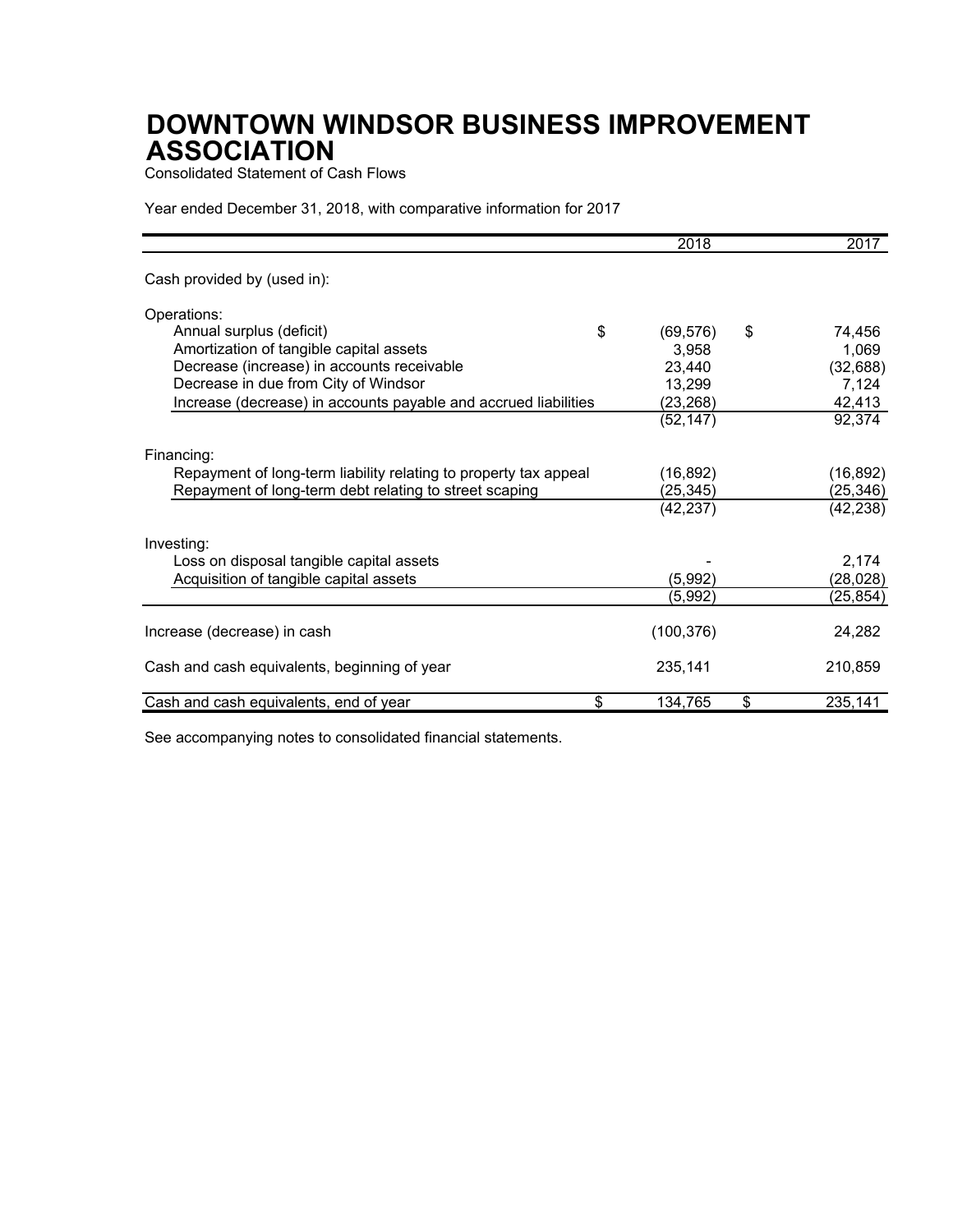Notes to Consolidated Financial Statements

Year ended December 31, 2018

The Board of Management of the Downtown Windsor Business improvement Association (the "Association") is entrusted with the improvement and beautification of municipally-owned lands, buildings and structures in the area as well as designated by the Council of the Corporation of the City of Windsor and the promotion of this area for business and shopping. The Association is exempt from paying income tax under Section 149 of the Income Tax Act.

#### **1. Significant accounting policies:**

The consolidated financial statements are the representations of management and are prepared in accordance with accounting standards established by the Public Sector Accounting Board of the Canadian Institute of Chartered Accountants.

(a) Basis of presentation:

These consolidated financial statements reflect the assets, liabilities, revenue and expenses of the revenue fund, the reserves. All interfund assets and liabilities and revenue and expenses have been eliminated.

(b) Basis of accounting:

The Association maintains its accounts on an accrual basis. Under this basis, revenue is accounted for in the period in which the transactions or events occur that give rise to the revenue. Expenses are accounted for in the period the goods and services are acquired.

(c) Cash and cash equivalents:

Cash and cash equivalents include cash and short-term highly liquid investments with a term to maturity of 90 days or less at acquisition.

(d) Non-financial assets:

Non-financial assets are not available to discharge existing liabilities and are held for use in the provision of services. They have useful lives extending beyond the current year and are not intended for sale in the ordinary course of business.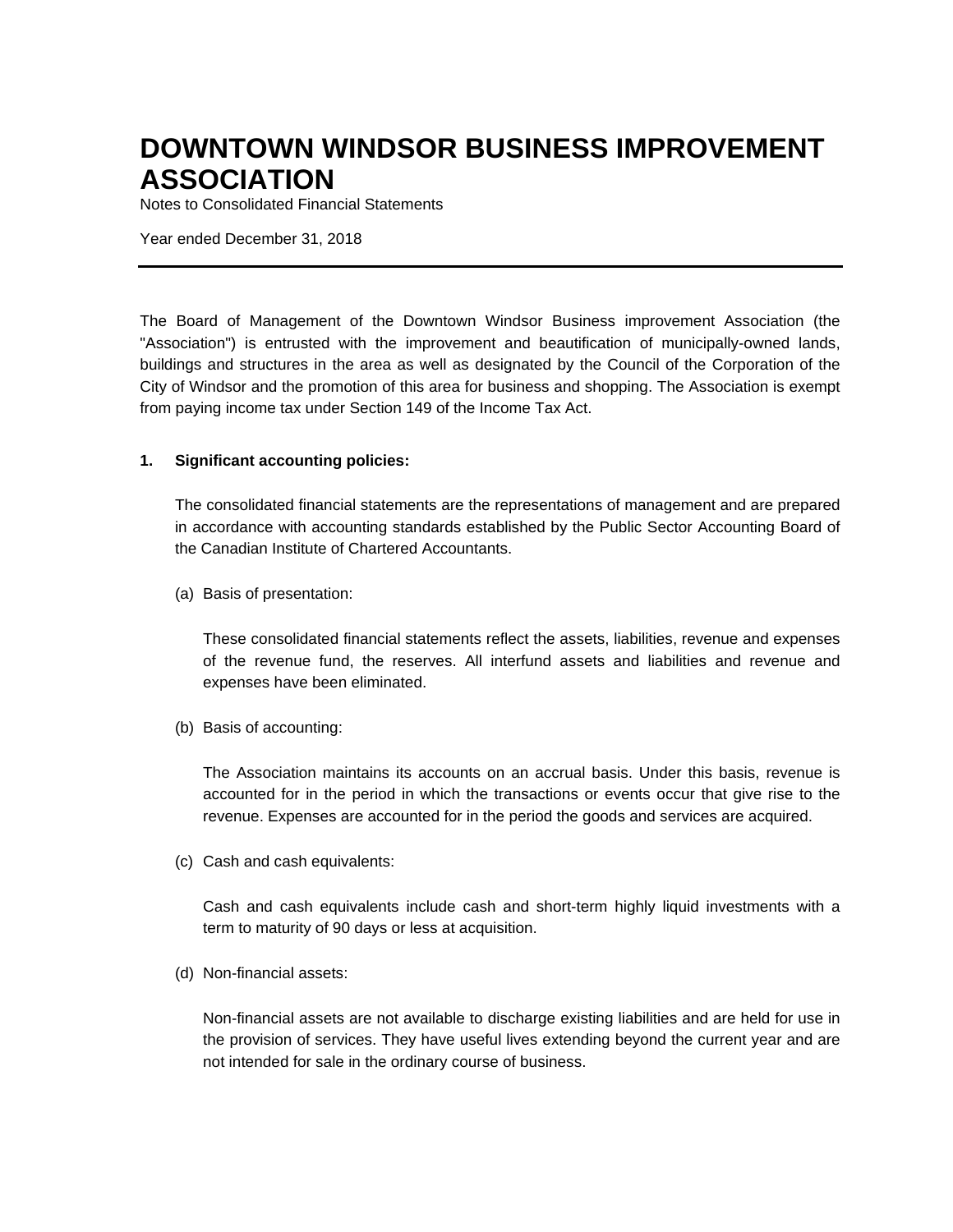Notes to Consolidated Financial Statements (continued)

Year ended December 31, 2018

## **1. Significant accounting policies (continued):**

(d) Non-financial assets (continued):

Tangible capital assets:

Tangible capital assets are recorded at cost.

Amortization is calculated on a straight-line basis over an assets expected useful life. Residual values are assumed to be zero.

| Asset classification   | Useful life (years) |
|------------------------|---------------------|
|                        |                     |
| Computer hardware      |                     |
| Furniture and fixtures | 5                   |
| Equipment              | 10                  |
| Leasehold improvements | term of lease       |

#### (e) Use of estimates:

The preparation of the financial statements in conformity with Canadian public sector accounting standards requires management to make estimates and assumptions that affect the reported amounts of assets and liabilities and disclosure in contingent assets and liabilities at the dates of the financial statements and the reported amounts of revenues and expenses during the reporting periods. Significant items subject to such estimates and assumptions include the valuation of accounts receivable and the carrying value of tangible capital assets. Actual results could differ from those estimates.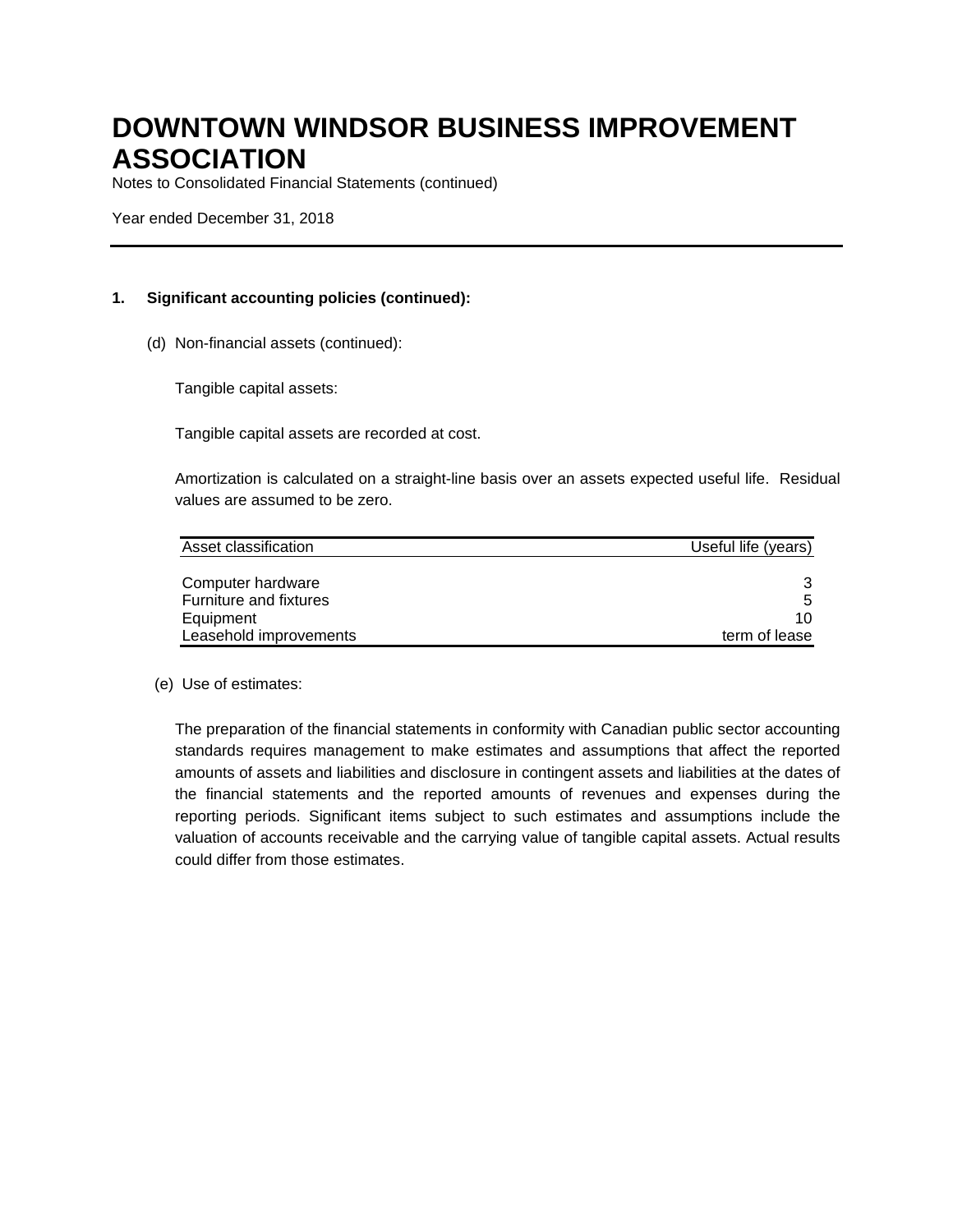Notes to Consolidated Financial Statements (continued)

Year ended December 31, 2018

## **2. Tangible capital assets:**

| Cost                                                                               | Balance at<br>December 31,<br>2017        | <b>Additions</b>                                                 |    | <b>Disposals</b> | Balance at<br>December 31,<br>2018  |
|------------------------------------------------------------------------------------|-------------------------------------------|------------------------------------------------------------------|----|------------------|-------------------------------------|
| Computer hardware<br>Furniture and fixtures<br>Equipment<br>Leasehold improvements | \$<br>13.578<br>26.111<br>1.859<br>14.198 | \$<br>5,020<br>972<br>$\overline{\phantom{0}}$<br>$\blacksquare$ | S  |                  | 18,598<br>27,083<br>1,859<br>14,198 |
| Total                                                                              | 55,746                                    | 5.992                                                            | \$ | ۰                | 61,738                              |

| Accumulated                                                                               |                   | Balance at<br>December 31,      |           | Amortization              | Balance at<br>December 31,             |
|-------------------------------------------------------------------------------------------|-------------------|---------------------------------|-----------|---------------------------|----------------------------------------|
| amortization                                                                              |                   | 2017                            | Disposals | expense                   | 2018                                   |
| Computer hardware<br><b>Furniture and fixtures</b><br>Equipment<br>Leasehold improvements | \$                | 12,523<br>1,113<br>93<br>14,198 | \$        | \$<br>988<br>2,784<br>186 | \$<br>13,511<br>3,897<br>279<br>14,198 |
| Total                                                                                     | \$                | 27,927                          | \$        | \$<br>3,958               | \$<br>31,885                           |
|                                                                                           |                   |                                 |           |                           |                                        |
| Net book value                                                                            | December 31, 2017 |                                 |           |                           | December 31, 2018                      |
| Computer hardware<br>Furniture and fixtures<br>Equipment<br>Leasehold improvements        | \$                | 1,055<br>24,998<br>1,766        |           |                           | \$<br>5,087<br>23,186<br>1,580         |
| Total                                                                                     | \$                | 27,819                          |           |                           | \$<br>29,853                           |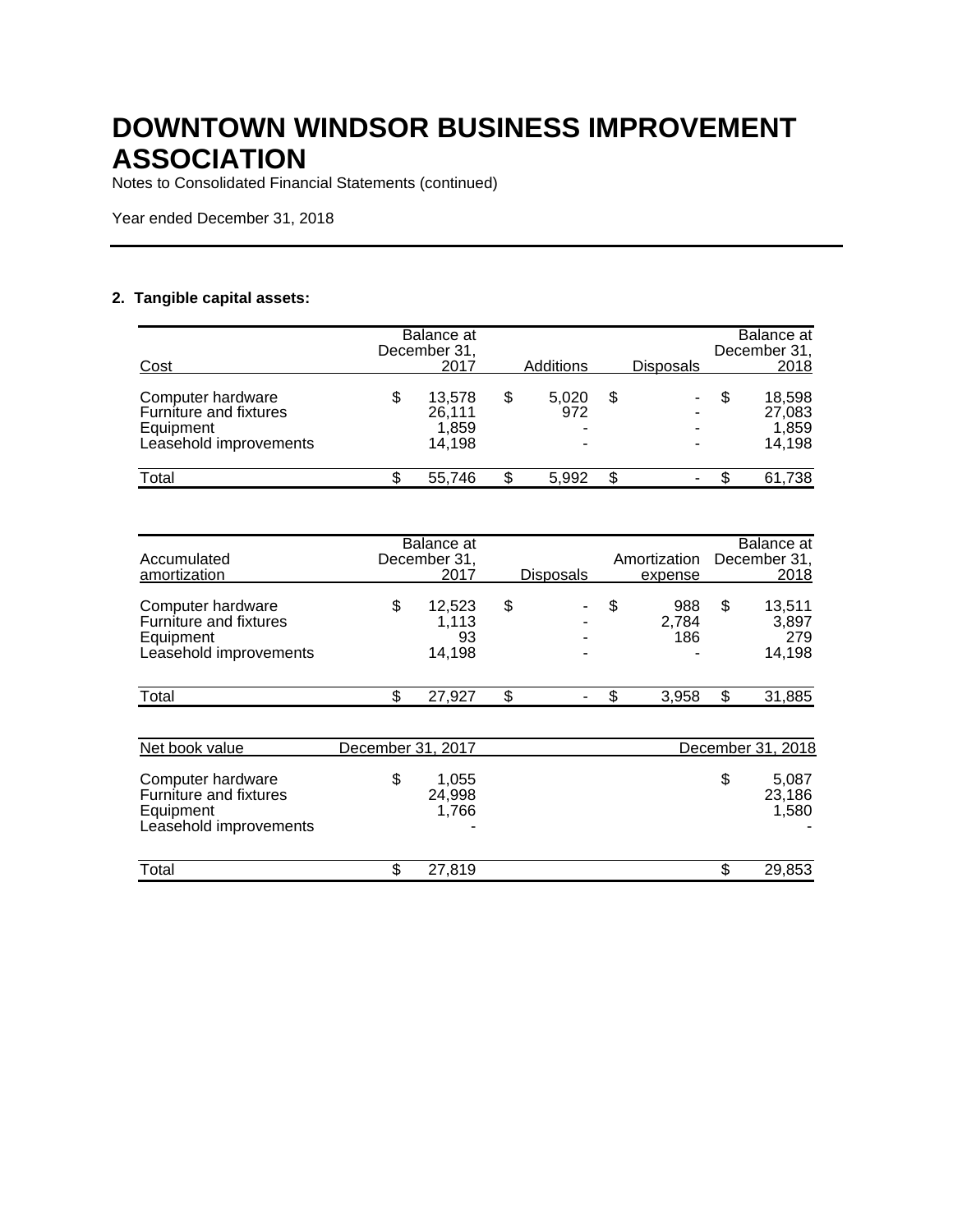Notes to Consolidated Financial Statements (continued)

Year ended December 31, 2018

### **3. Long-term debt:**

In 2009, phases 4 and 5 of the City Centre Streetscape Project was approved by City Council. The Association's portion of capital costs expended amounted to \$456,221 and was paid by the City of Windsor. In 2011, \$152,074 was repaid to the City. In 2012, the repayment terms were renegotiated. The remaining outstanding capital costs of \$304,147 will be repaid at a rate of \$25,345 annually over the next five years. At December 31, 2018, \$25,346 remained outstanding to the City of Windsor.

In 2012, an assessment appeal associated with a property within the business improvement area was settled resulting in a clawback of levy from the City of Windsor in the amount of \$126,691. The levy will be repaid to the City over a five year period at a rate of \$16,892 per year. At December 31, 2018, \$16,892 remained outstanding to the Corporation of the City of Windsor.

### **4. Accumulated surplus:**

Accumulated surplus consists of individual funds' deficit as follows:

|                                                                                                                                                                     |    | 2018                          | 2017                                     |
|---------------------------------------------------------------------------------------------------------------------------------------------------------------------|----|-------------------------------|------------------------------------------|
| Surplus (deficit):<br>Invested in tangible capital assets<br>Accumulated net surplus from operations<br>Amounts to be recovered in future periods<br>Insurance gain | \$ | 5.992<br>175,396<br>(42, 238) | 27.819<br>252,778<br>(84, 475)<br>12,604 |
| Total surplus                                                                                                                                                       | S  | 139,150                       | 208,726                                  |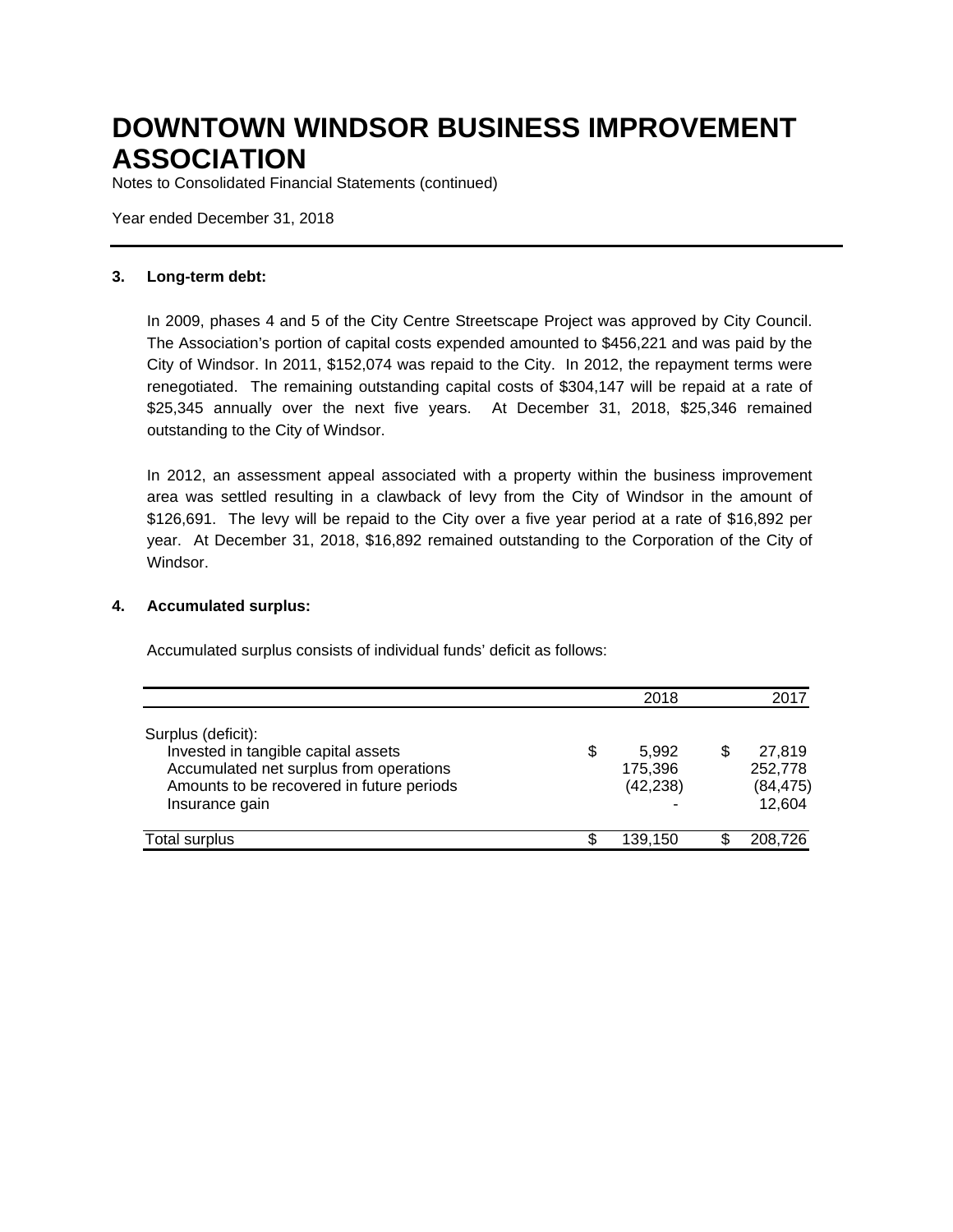Notes to Consolidated Financial Statements (continued)

Year ended December 31, 2018

### **5. Commitments:**

- (i) On December 6, 2012, the Association entered into a lease agreement for premises located on 419 and 421 Pelissier Street for a one year period commencing December 22, 2012, which expired December 21, 2013, at a monthly rate of \$2,300. The lease provides the Association with the option to extend the lease for 10 additional one year terms at a rental rate to be negotiated by the Landlord and the Association. The Association has negotiated a lease extension and is renting from the Landlord on a monthly basis.
- (ii) On January 1, 2016, the Association entered into an operating lease commitment for certain equipment with monthly lease payments of \$251 for a five and a half year term ending July 31, 2021. Future minimum lease payments are as follows:

| 2019<br>2020<br>2021 |    | 3,012<br>3,012<br>1,506 |
|----------------------|----|-------------------------|
|                      | ۰D | 7,530                   |

(iii) In May of 2012, the Association pledged \$50,000 to the St. Clair College MediaPlex Campus for façade improvements to be paid in annual contributions of \$5,000. At December 31, 2018, \$30,000 of the pledge remained unpaid.